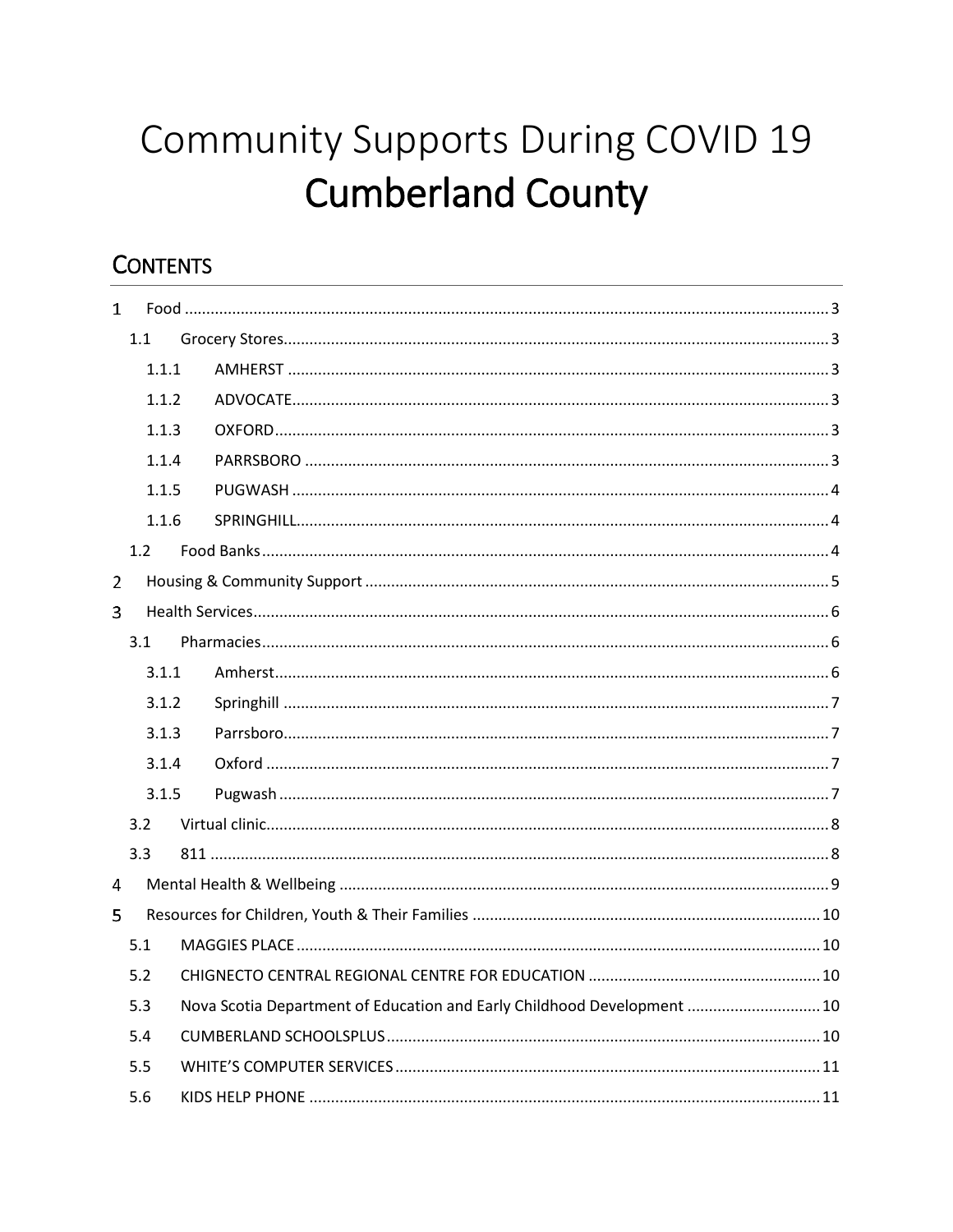#### **Community Supports - Cumberland County**

|   | 5.7 |  |
|---|-----|--|
|   | 5.8 |  |
| 6 |     |  |
|   | 6.1 |  |
|   | 6.2 |  |
|   | 6.3 |  |
|   | 6.4 |  |
|   | 6.5 |  |
| 7 |     |  |
|   | 7.1 |  |
|   | 7.2 |  |
|   | 7.3 |  |
|   | 7.4 |  |
|   | 7.5 |  |
|   | 7.6 |  |
|   | 7.7 |  |
|   | 7.8 |  |
| 8 |     |  |

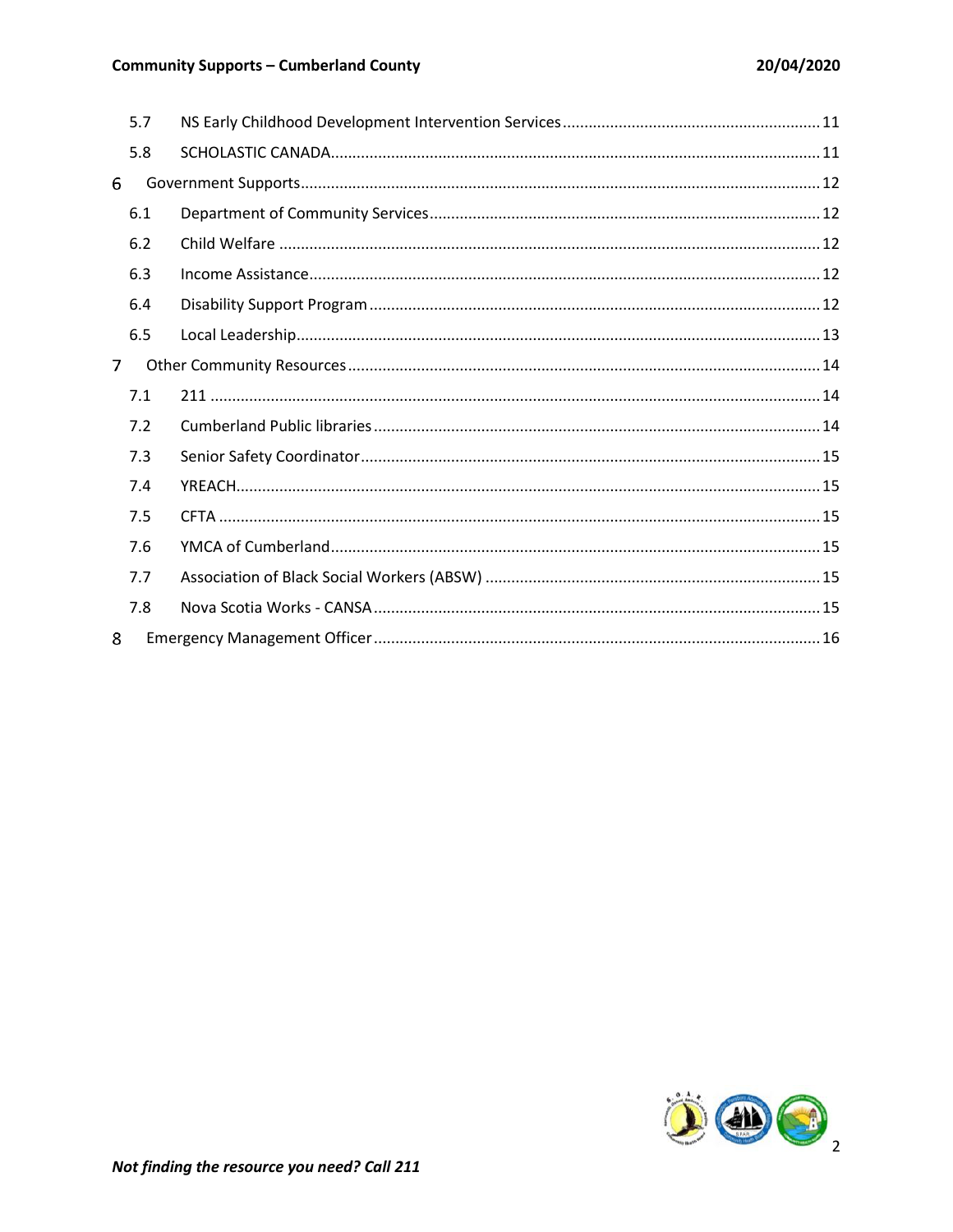# <span id="page-2-0"></span>FOOD

This section includes information on grocery stores, store hours and delivery and information on food banks.

#### <span id="page-2-1"></span>1.1 GROCERY STORES

#### <span id="page-2-2"></span>1.1.1 AMHERST

- Highland Market
	- o Monday-Friday: 8:30AM-2PM & 3PM-7PM (1 hour break for sanitizing)
	- o Saturday-Sunday: 9:30-2PM & 3PM-7PM (1 hour break for sanitizing)
- Sobeys
	- o Reduced hours: Mon-Sat: 7AM-8PM / Sunday: 8AM-8PM
	- o First hour dedicated to Senior/Vulnerable individuals
- Superstore
	- o Reduced hours: Mon-Sat: 8AM-8PM / Sunday: 8AM-7PM
	- o 7AM-8AM reserved for seniors/ Vulnerable individuals
	- o On line orders and store pick up [https://www.atlanticsuperstore.ca/online-grocery](https://www.atlanticsuperstore.ca/online-grocery-shopping)[shopping](https://www.atlanticsuperstore.ca/online-grocery-shopping)
- Walmart
	- o Reduced hours: Every day: 8AM-8PM
	- o 7AM-8AM reserved for seniors/vulnerable individuals
	- o On-line orders and store pick up<http://www.walmart.ca/grocery>

#### <span id="page-2-3"></span>1.1.2 ADVOCATE

- Advocate Country Store Ritestop
	- o Monday to Sunday 7AM to 7PM
	- o Fast food take out
	- o Accepting cash, debit and credit

#### <span id="page-2-4"></span>1.1.3 OXFORD

- Scott's Your Independent Grocer
	- o Reduced Hours: Open 7 days a week 8 AM to 6 PM
	- o 8-9 AM reserved for seniors/ vulnerable individuals
	- $\circ$  Delivery or pick up provided in Oxford Monday, Wednesday & Friday call 902-447-2545

#### <span id="page-2-5"></span>1.1.4 PARRSBORO

- Co-op
	- o Reduced Hours: Sunday 7 am 8 pm Monday to Saturday 7 -8
	- o 7AM -8AM reserved for seniors/ vulnerable individuals
	- o Delivery call fax or email Fall in 9022542174 fax 902-254-2799 email [c9287@sobeys.com](mailto:c9287@sobeys.com)

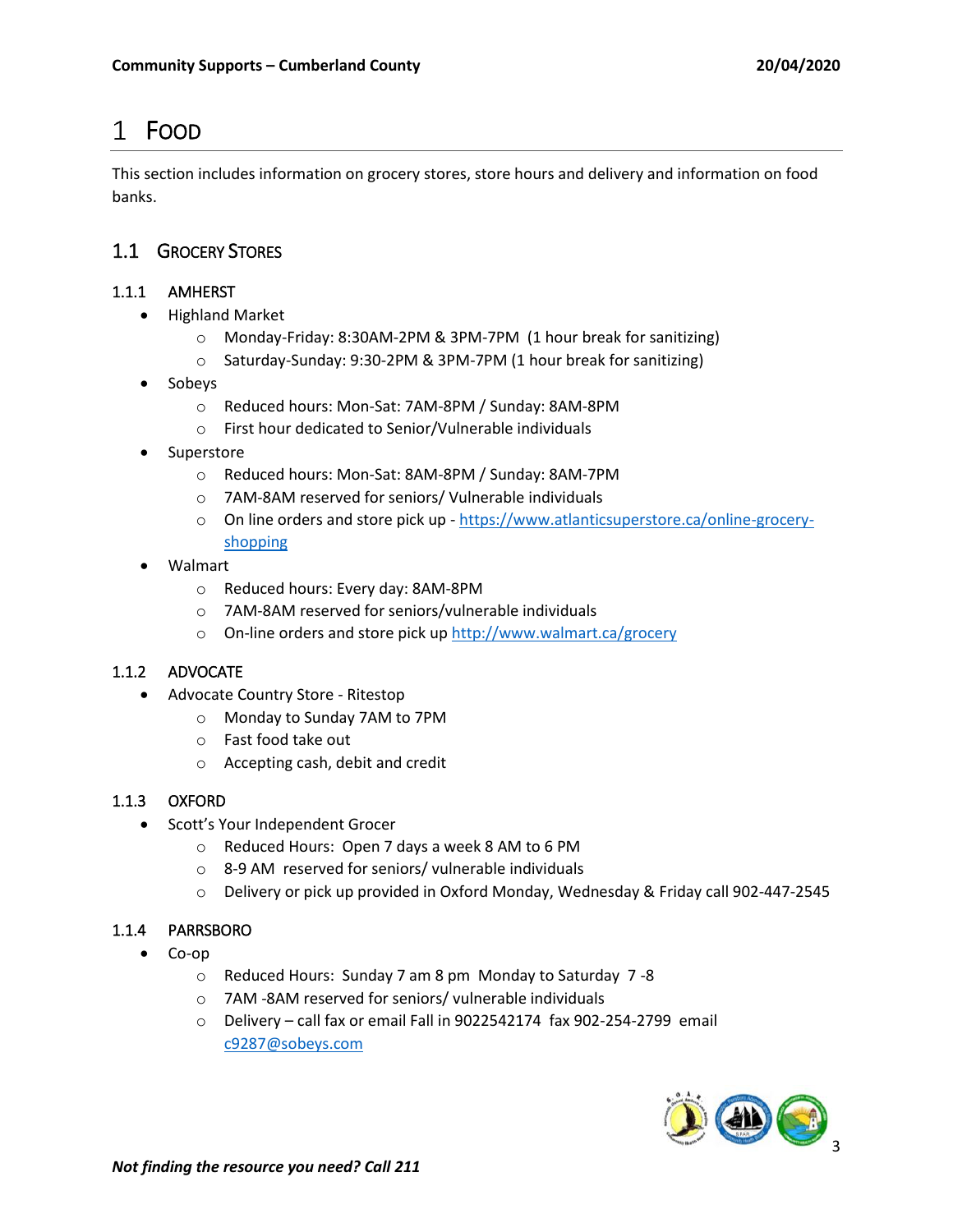#### <span id="page-3-0"></span>1.1.5 PUGWASH

- Co-op
	- o Monday to Wednesday 8AM to 6PM
	- o Thursday Friday 8AM to 7PM
	- o Saturday 8AM to 6PM
	- o Sunday 11AM to 5PM
	- $\circ$  8-9 AM Monday through Saturday reserved for seniors/vulnerable individuals
	- o Store pick up available by phone 902-243-2525 o[r c9288@sobeys.com](mailto:c9288@sobeys.com)
- Jamiesons General Store
	- o On line orders<https://jamiesonsgeneralstore.ca/>
	- o Deliveries available Malagash, Pugwash, Wallace, Folly Lake, Heathers Beach, Oxford and Collingwood Wednesdays
- Wentworth Market
	- o 10 to 5 Monday to Saturday
	- o Accepting cash credit and debit

#### <span id="page-3-1"></span>1.1.6 SPRINGHILL

- Foodland
	- o Monday to Saturday 8AM to 8PM Sunday 11AM to 5PM

#### <span id="page-3-2"></span>1.2 FOOD BANKS

- Amherst Food Assistance Network
	- o Requests taken by phone: 902-661-0677
	- o Call Mon/Wed/Fri 9:30-11:30AM
- Oxford and Area Food Bank
	- o Every Tuesday 6 to 7 pm
	- o Every 2nd and 4th Thursday from 1:30 to 2:30
	- o 902-447-2582
	- o Only one person allowed in at a time during the pandemic
- Parrsboro Food Bank
	- o Every 2nd and 4th Friday from 1:30 to 3:00
	- o Orders taken at the door and brought outside to clients
	- o First time users please call first
	- o 902-254-2899
- Pugwash Open Hamper Food Bank
	- $\circ$  Open every Wednesday 1 3
	- o If you cannot find a way in call 902-664-8691 and delivery to your home will be arranged.
- Springhill Salvation Army Food Bank
	- o Requests taken by phone 902-597-3954
	- o Call Wednesday from 9 to 12:00
- YMCA of Cumberland County

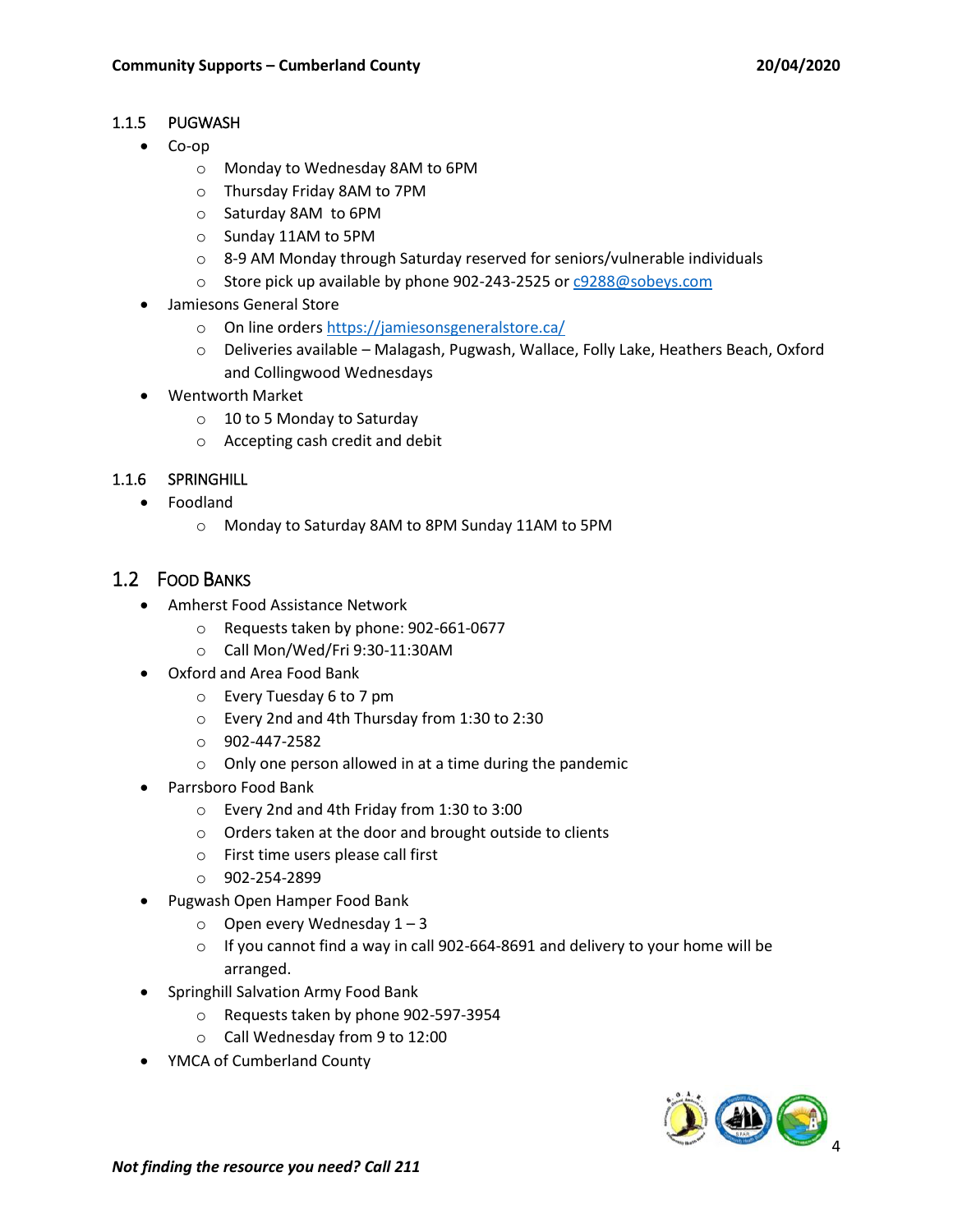- o Food security support
- o Look for information on YMCA Facebook page <https://www.facebook.com/YMCAofCumberland/> or email [alison.lair@cumberland.ymca.ca](mailto:alison.lair@cumberland.ymca.ca)

# <span id="page-4-0"></span>HOUSING & COMMUNITY SUPPORT

This section includes information on homeless prevention and outreach, family violence support as well as benevolent funders.

- Homelessness Prevention & Outreach Program (provided by YMCA)
	- o Service Description- COVID-19 UPDATE Homelessness Prevention and Outreach program is still running, although services are more limited and no in-person visits \*
	- o For general Inquires please call 902-669-0005 or email [alison.lair@cumberland.ymca.ca](mailto:alison.lair@cumberland.ymca.ca)
- AUTUMN HOUSE
	- $\circ$  New Directions is continuing to support men through counselling and system navigation; however, no face to face appointments. Call 902-694-7869
	- o Autumn House is continuing to provide shelter to women and their children who need us and we are continuing counselling, safety planning, system navigation and support through phone appointments 902-667-1344
	- o Autumn House provides a 24-hour crisis line service for people dealing with an abusive relationship 902-667-1200
- Salvation Army
	- $\circ$  Provide support and help to individuals in the community. Available to offer assistance in emergencies - 902-597-3954
- St. Vincent de Paul Society
	- o Provide support, resources and emergency assistance to those in need- 902-661-0433
- Neighbour to Neighbour: Cumberland County
	- o This service pairs community volunteers with those in need.
	- o Volunteers will provide services, such as picking up essential products, and delivering them
	- o Visit [www.cumberland.nbr2nbr.ca](http://www.cumberland.nbr2nbr.ca/) for more information
- OXNAZ DELIVERS
	- o Available in the OXFORD, NS area only
	- o Delivers prescriptions and groceries to those in need
	- o Contact: 902-447-2539 Tuesday to Friday 10 2 o[r delivery@oxfordnazarenechurch.ca](mailto:delivery@oxfordnazarenechurch.ca)

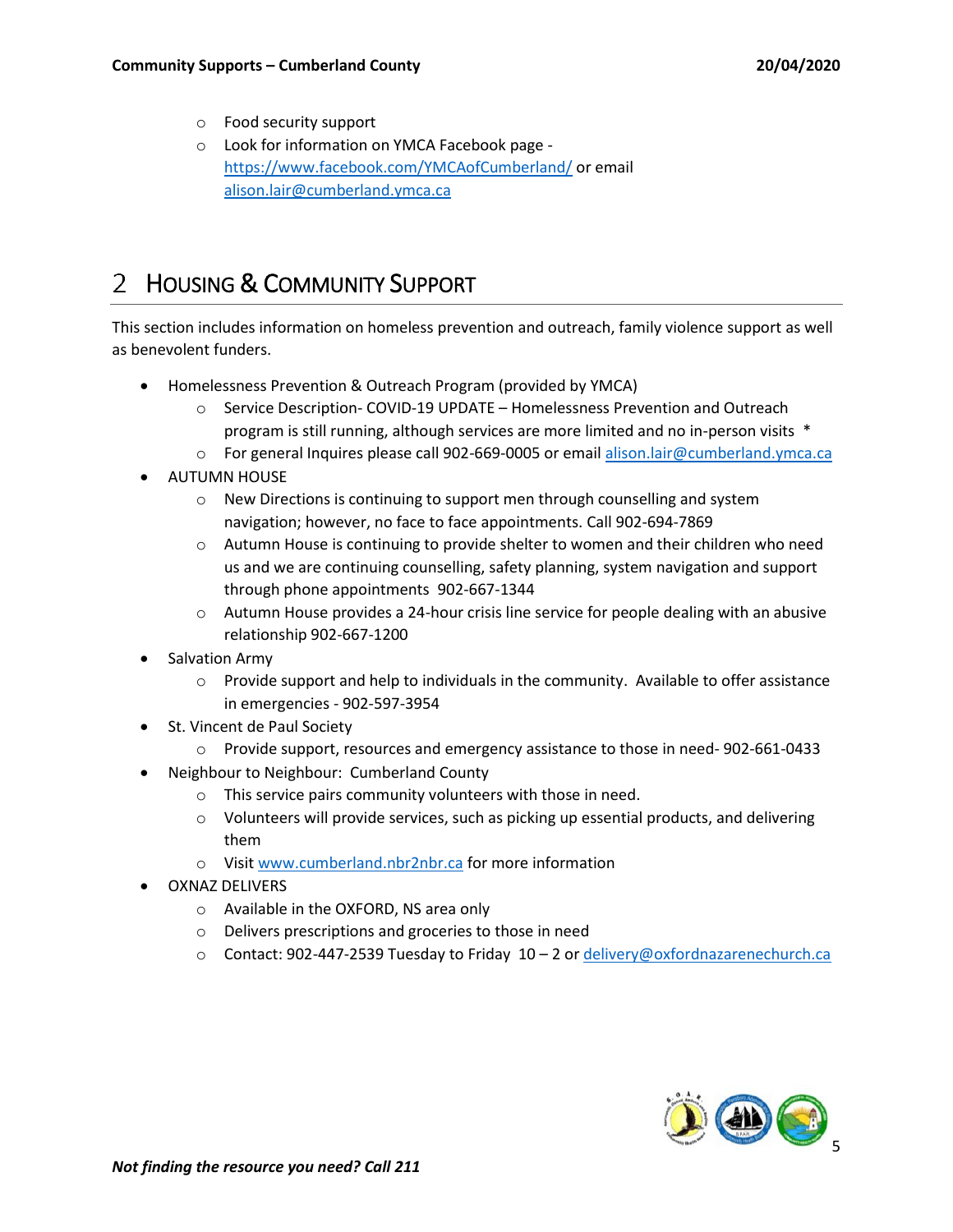# <span id="page-5-0"></span>**3** HEALTH SERVICES

This section information on pharmacies, including hours and delivery services as well as virtual health care for unattached patients and 811.

#### <span id="page-5-1"></span>3.1 PHARMACIES

*\* Pharmacists can now renew most prescriptions and the provincial government will cover the dispensing fee*

#### <span id="page-5-2"></span>3.1.1 Amherst

- Amherst Pharmasave
	- o Pharmacy
		- **Monday to Friday to Saturday 9-6 Sunday 11-5**
		- **Drive Through**
		- Delivery available 902-667-3784
	- o Front Store
		- Seven day a week 8AM to 10PM
		- Online service curbside pickup<https://amherstpharmasave.com/>
		- $\blacksquare$  Delivery available 902-667-3784
- Lawton's Drugs
	- o Pharmacy & Front Store
	- o 9 to 6 Monday to sat 12 to 5 Sunday
	- o 902-667-8631
- Sobeys Pharmacy
	- o Monday to Friday 9 to 6
	- o Saturday 10-6
	- o Sunday 12-5
	- o 902-667-3099
- Superstore Pharmacy
	- o Monday to Friday 9 to 8
	- o Saturday 9-5
	- o Sunday 12-4
	- o 902-661-0380
- Walmart Pharmacy
	- o Monday to Friday 7AM to 9Pm
	- o \*7 to 8 AM is reserved for seniors / vulnerable clients
	- o Saturday 9 to 5
	- o Sunday Closed

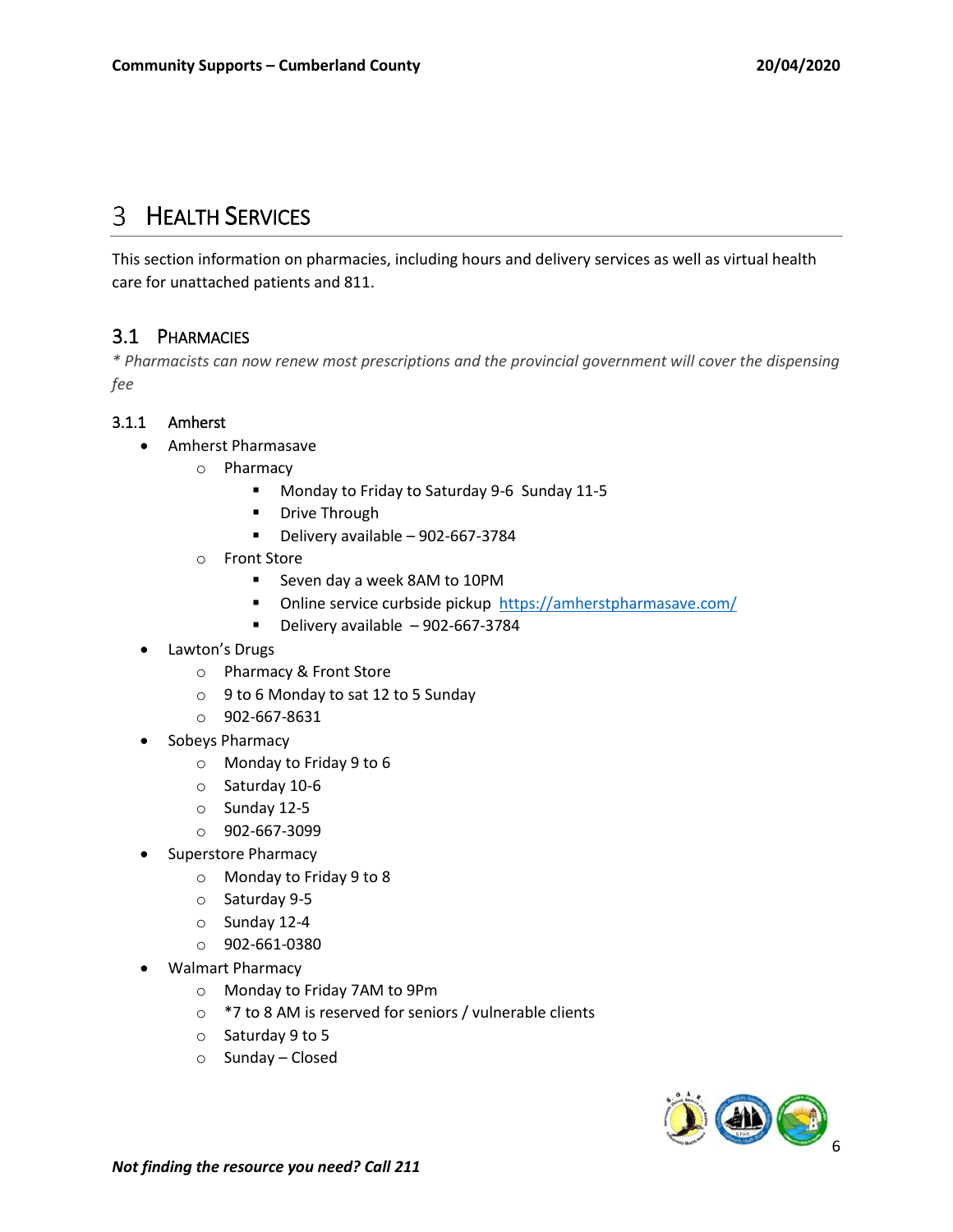o 902-661-0871

#### <span id="page-6-0"></span>3.1.2 Springhill

- Ross Anderson Pharmacy
	- o Monday to Friday 9 AM to 7 Pm
	- o Saturday 9AM to 5PM
	- o Sunday 1PM to 5 PM
	- $\circ$  Delivery available 902-597-8626
- Springhill Community Pharmacy
	- o Monday to Friday 9 AM to 7 Pm
	- o Saturday 9AM to 5PM
	- o Sunday 12PM to 5 PM
	- o Pick up & Delivery available 902-7979

#### <span id="page-6-1"></span>3.1.3 Parrsboro

- The Medicine Shop (Co-op)
	- o 9:30 to 4;30 Monday to Friday
	- o Sat 9:30 to 1:30
	- o Pharmacy not open on Sunday
- Wrights Pharmacy
	- o Front store hours
		- Monday to Saturday 9 to 6
		- Sunday and holidays 12 to 5
	- o Pharmacy Hours
		- Monday to Friday 9 to 5:30
		- Saturday 9 to 1:30
		- **Sundays & holidays closed**
		- **Curbside pickup available**
		- Delivery available Tuesdays and Thursdays in Parrsboro and out to Advocate Phone 902-254-2342

#### <span id="page-6-2"></span>3.1.4 Oxford

- PharmaChoice
	- o Monday to Friday 9 to 6
	- o Closed Saturday and Sunday
	- o \*hours are subject to change
	- $O = 902 447 3700$

#### <span id="page-6-3"></span>3.1.5 Pugwash

- O'Brien's Pharmacy
	- o Open Monday to Saturday 11 to 4:30

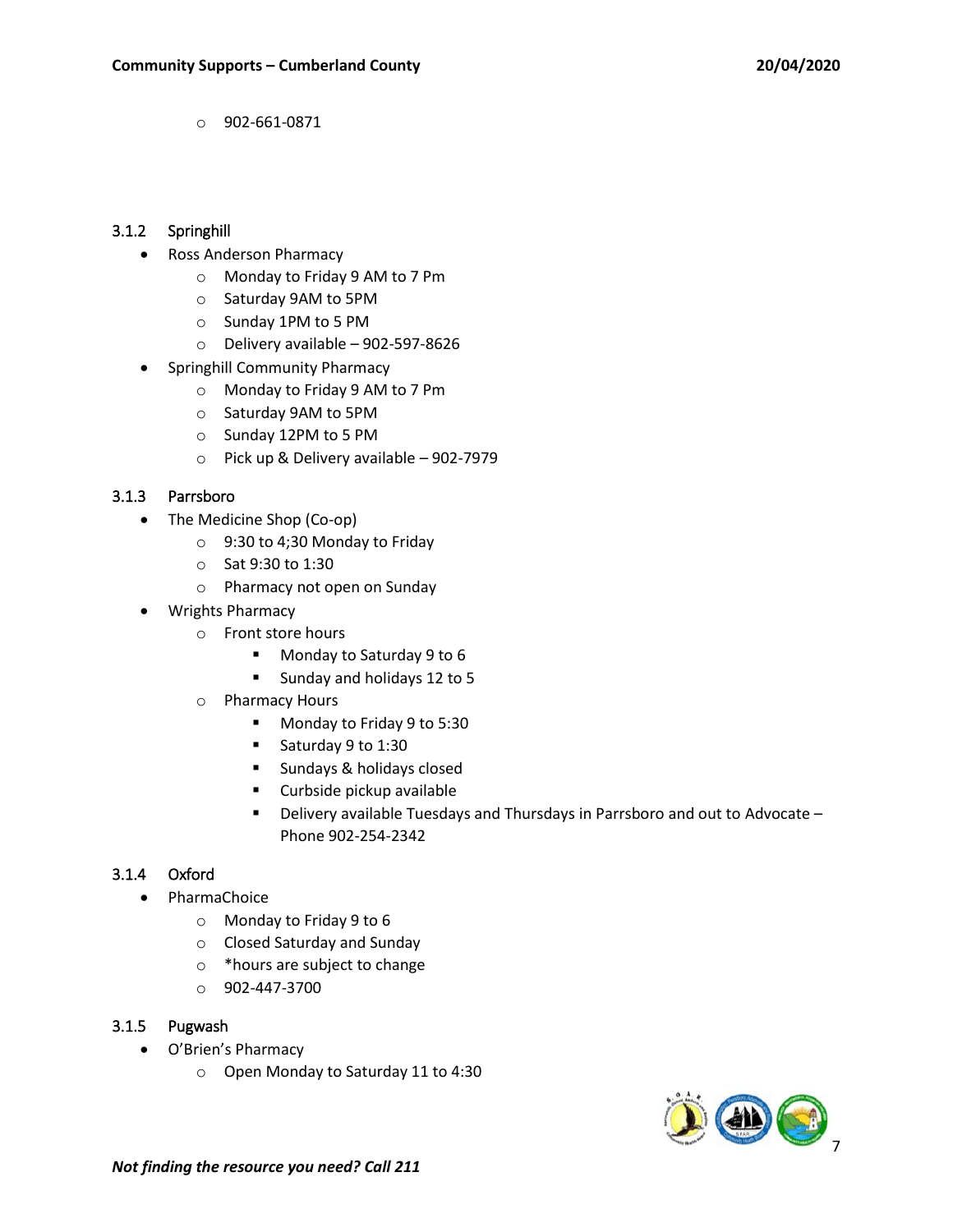- o Closed Sunday
- o Answering phones from 9 to 11
- o Delivery to Pugwash and surrounding area
- $\circ$  Customers are encouraged to call ahead to limit time spent in store 902-447-3700

#### <span id="page-7-0"></span>3.2 VIRTUAL CLINIC

For people in Cumberland County who do not have a family doctor or nurse practitioner

Nova Scotia Health Authority has established a virtual clinic for people in Cumberland County who do not have a family doctor or nurse practitioner. This is in addition to clinics that have recently opened in Truro and New Glasgow. The clinics will be operational through June 30, 2020, as a temporary measure to provide care for people who do not have a primary care provider during the pandemic.

We are working with a number of family doctors and nurse practitioners in Advocate, Amherst, Parrsboro, Pugwash, River Hebert, and Springhill who will provide appointments by phone to people in their area who are on the Need a Family Practice Registry. Anyone who does not have a primary care provider can add their name online at [https://needafamilypractice.nshealth.ca/.](https://needafamilypractice.nshealth.ca/)

The majority of the appointments will be by phone; there may also be video appointments. This is in keeping with the direction of physical distancing. The family doctors and nurse practitioners will determine if a patient needs to be seen in-person.

All appointments at the primary care access clinics for unattached people must be arranged by phone. People who do not have a primary care provider and who are on the registry should call: Cumberland County: 1-855-597-2420 Monday – Friday, 9 am – 12 pm

# <span id="page-7-1"></span>3.3 811

Provides access to non-emergency health information and services.

A registered nurse will give you advice and information, and provide reassurance concerning all kinds of general health issues and questions

Advice may include a recommendation to visit your physician, or to visit the local emergency department

They can also provide information about health issues and services available in your community

Can provide service in French, and many other languages (including Arabic, Farsi, and Cantonese)

For those are hearing impaired, call 7-1-1 (TTY)

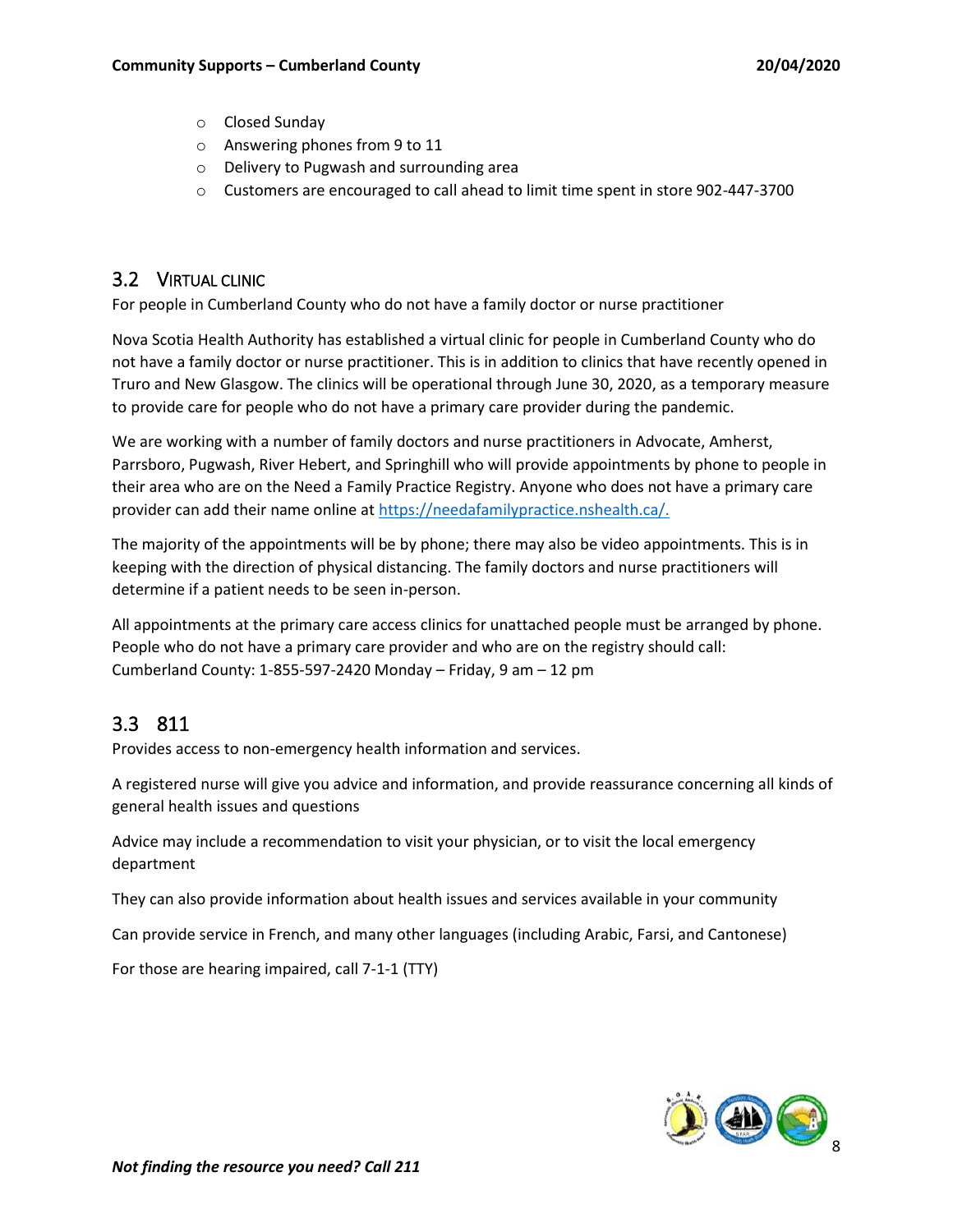# <span id="page-8-0"></span>MENTAL HEALTH & WELLBEING

This section includes information on Mental Health and Addiction Services, including crisis lines, peer support and support websites.

- MENTAL HEALTH & ADDICTIONS
	- o All sessions will be conducted via phone
	- o Intake line: 1-855-922-1122
	- o Provincial Crisis line: 1-888-429-8167
	- o Text: HOME to 686868
- ONLINE PEER SUPPORT
	- $\circ$  "We have started offering Online Peer Support Groups to anyone needing support. We are running three different types of groups every week – Adult Mental Health, Youth Mental Health, and Addictions.
	- o Dates/ times and registration info can be found on our **Facebook page or email** [info@peersupportns.ca](mailto:info@peersupportns.ca) for a registration link."
- ICAN (CONQUER ANXIETY AND NERVOUSNESS)
	- o Adult anxiety program 18+
	- o Self-refer at[: www.strongestfamilies.com/ican](http://www.strongestfamilies.com/ican)
- Therapy Assistance Online (TAO)
	- $\circ$  A free and private online resource available to Nova Scotians. It includes interactive activities and videos for people having challenges with their mental health (youth and adults) <https://www.taoconnect.org/>
	- $\circ$  Mindwell-U- A free online challenge that takes just five minutes a day, and can be accessed anywhere and on any device (youth and adults) <https://app.mindwellu.com/novascotia>
- Self-refer at[: www.strongestfamilies.com/ican](http://www.strongestfamilies.com/ican)
- **ANXIETY CANADA** 
	- o Visit <https://www.anxietycanada.com/>
- MENTAL HEALTH COMISSION OF CANADA
	- o <https://www.mentalhealthcommission.ca/English>
- HOPE FOR WELLNESS HELPLINE
	- o 24/7 service.
	- o Connection for IMMEDIATE mental health counselling and crisis support to ALL indigenous people across Canada
	- o Available in English and French
	- o By request, counseling also available in Cree, Ojibway, and Inuktitut
	- o Call toll free: 1-855-242-3310
	- o OR use the chat option at www.hopefor wellness.ca

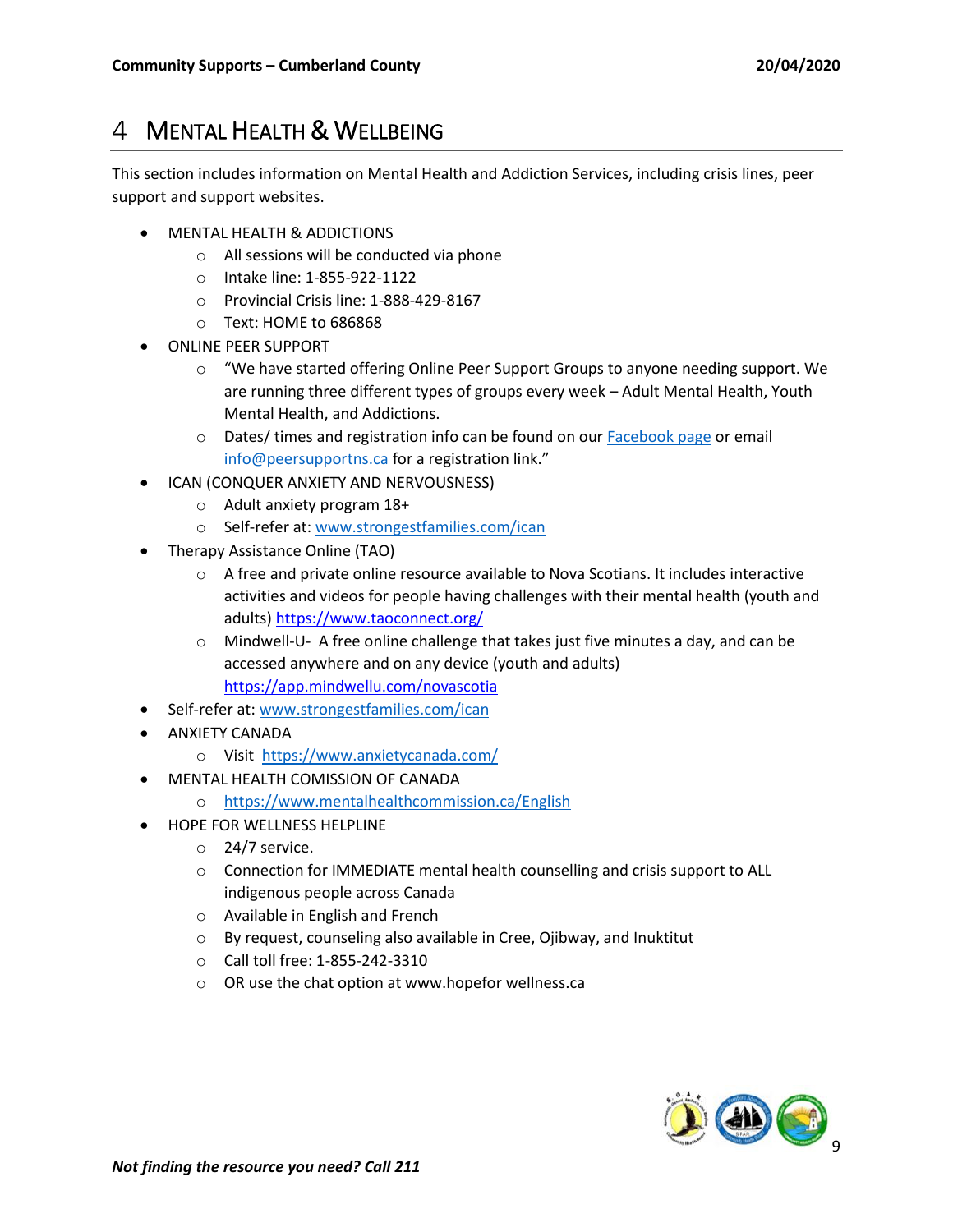# <span id="page-9-0"></span>RESOURCES FOR CHILDREN, YOUTH & THEIR FAMILIES

This section includes information on organizations providing support for home schooling, i.e. learning resources and technology support, as well as mental and physical wellbeing during the COVID Crisis.

### <span id="page-9-1"></span>5.1 MAGGIES PLACE

- We are providing support/counseling/navigation and communication through
- Telephone- 902-667-7250
- **Email: [cumberland@maggiesplace.ca](mailto:cumberland@maggiesplace.ca)**
- Facebook & Messenger: <https://www.facebook.com/maggies.place.3/>
- Instagram: maggiesplacecumberland
- Drop offs are being made to families (on doorsteps) to assist with emergency aid and Porch Pickups are also available for diapers, formula, food, children's take home activity/art kits.
- Check out our Facebook page for Public Health Agency of Canada resources as well as song / story videos, coffee & conversation, prenatal/ postnatal classes and more.
- Parenting, breastfeeding and prenatal/postnatal classes are being offered through Zoom.

# <span id="page-9-2"></span>5.2 CHIGNECTO CENTRAL REGIONAL CENTRE FOR EDUCATION

- [www.ccrce.ca](http://www.ccrce.ca/)
- At this time, schools will remain closed until May 1st, 2020.
- Work packages for students in Pr to grade 9 will be delivered through Saltwire (Chronical Herald) [\(http://www.saltwire.com\)](http://www.saltwire.com/) with the bi-weekly flyer deliver service (started April 8, 2020). This is a paper option, particularly for those families without access to technology, and is a way to help students remain engaged with schooling at home.
- In order to receive work packages, households must be signed up for Flyer delivery. If they are not, they will need to call General Inquiries at 902-426-2811 or 1-800-565-3339 and press 2 for flyer delivery or email at flyerdelivery@herald.ca
- On-line learning opportunities are available for all students, including students in grades 10 to 12.

#### <span id="page-9-3"></span>5.3 NOVA SCOTIA DEPARTMENT OF EDUCATION AND EARLY CHILDHOOD DEVELOPMENT

- [http://novascotia.ca](http://novascotia.ca/)
- <http://curriculum.novascotia.ca/learning-home>
- <http://novascotia.ca/news/release/?id=20200330004>

# <span id="page-9-4"></span>5.4 CUMBERLAND SCHOOLSPLUS

- Cumberland SchoolsPlus coordinates services for referred students and their families using a collaborative interagency approach. Contact 902-694-8581.
- Cumberland SchoolsPlus support continues but staff are working from home by phone, text, video-conference (no in person contact).

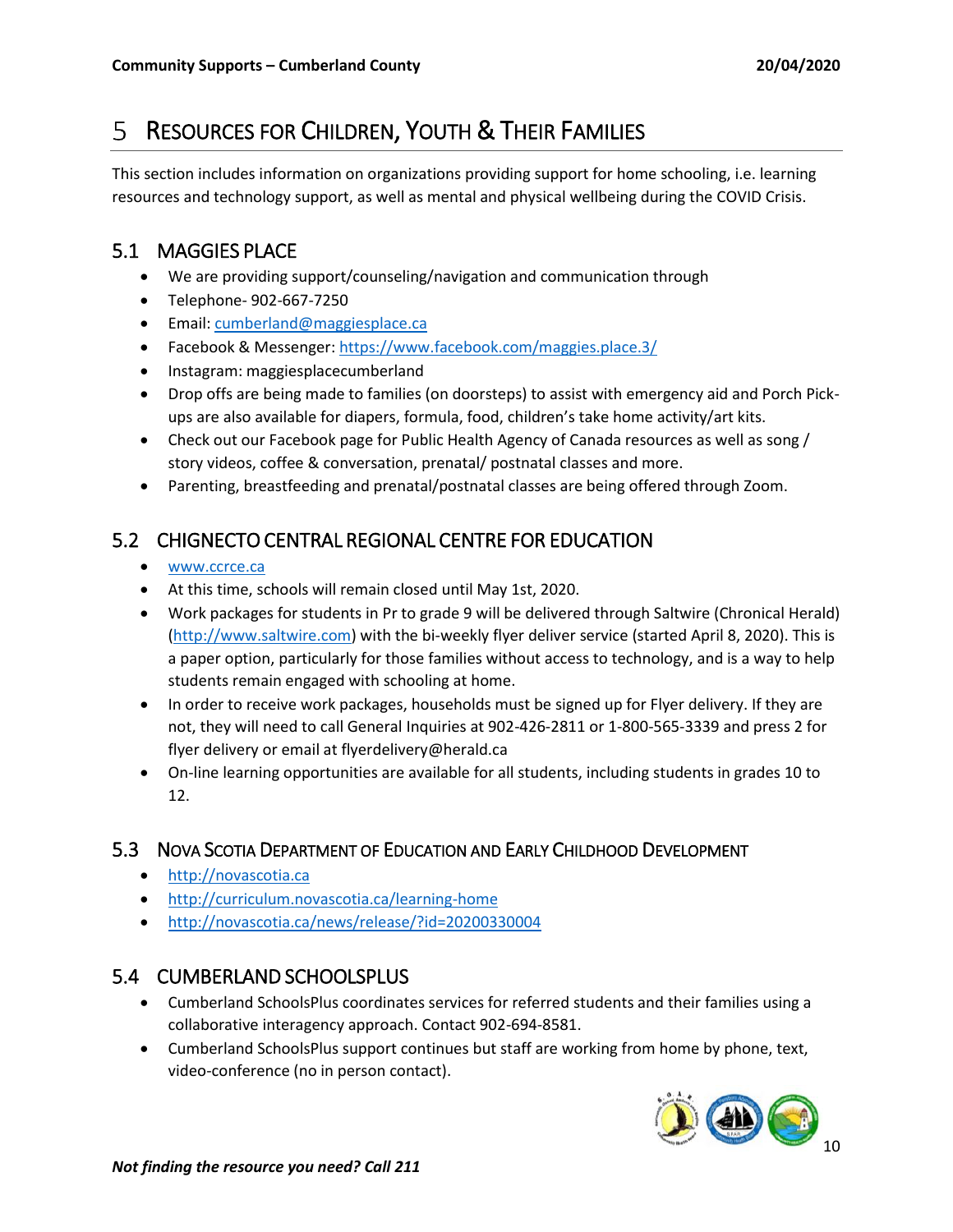- Like Cumberland SchoolsPlus [\(https://www.facebook.com/cumberlandschoolsplus/\)](https://www.facebook.com/cumberlandschoolsplus/) on Facebook for updated information on resources and supports as well as activities for children and youth.
- [https://schoolsplus.ednet.ns.ca](https://schoolsplus.ednet.ns.ca/)

### <span id="page-10-0"></span>5.5 WHITE'S COMPUTER SERVICES

- Providing a free computer to families that currently do not have a computer for their kids to use for schoolwork from home.
- Accepting donations of used computers for the program
- You ca fill out a form at: [whitescomputers.com/student-computers/](http://whitescomputers.com/student-computers/?fbclid=IwAR33E7LSCI6MyvH70J-2Dn1uFsbD1agitYQwBYz-VcGSRGMeVvOgXcJV4_w)

### <span id="page-10-1"></span>5.6 KIDS HELP PHONE

- Available 24/7
- Call 1-800-668-6868

### <span id="page-10-2"></span>5.7 NS EARLY CHILDHOOD DEVELOPMENT INTERVENTION SERVICES

- Provides services to families with children younger than school age who have a development delay in two or more areas of development or are at risk of development delay based on documented biological risk factors.
- Nova Scotia Early Childhood Development Intervention Services has an open referral system, where referrals can be made directly by the family or on behalf of the family with their consent.
- NSECDIS is currently offering services by phone and online. We are not doing home or community visits at this time.
- 902-667-8244, leave a voicemail as we are checking it daily.
- General emails they can email me: [ejolly@nsecdis.ca](mailto:ejolly@nsecdis.ca)

### <span id="page-10-3"></span>5.8 SCHOLASTIC CANADA

- Online learning resources
	- o <https://classroommagazines.scholastic.com/support/learnathome.html>
	- o <https://classroommagazines.scholastic.com/support/coronavirus.html>
- Free online activities
	- o <http://scholastic.ca/kids/thingstodo/>
- Talking to your kids about COVID-19
	- o <https://www.anxietycanada.com/articles/talking-to-kids-about-covid-19/>
	- o [https://www.camh.ca/-/media/files/camh\\_covid19\\_infosheet-talking\\_to\\_kids-pdf.pdf](https://www.camh.ca/-/media/files/camh_covid19_infosheet-talking_to_kids-pdf.pdf)

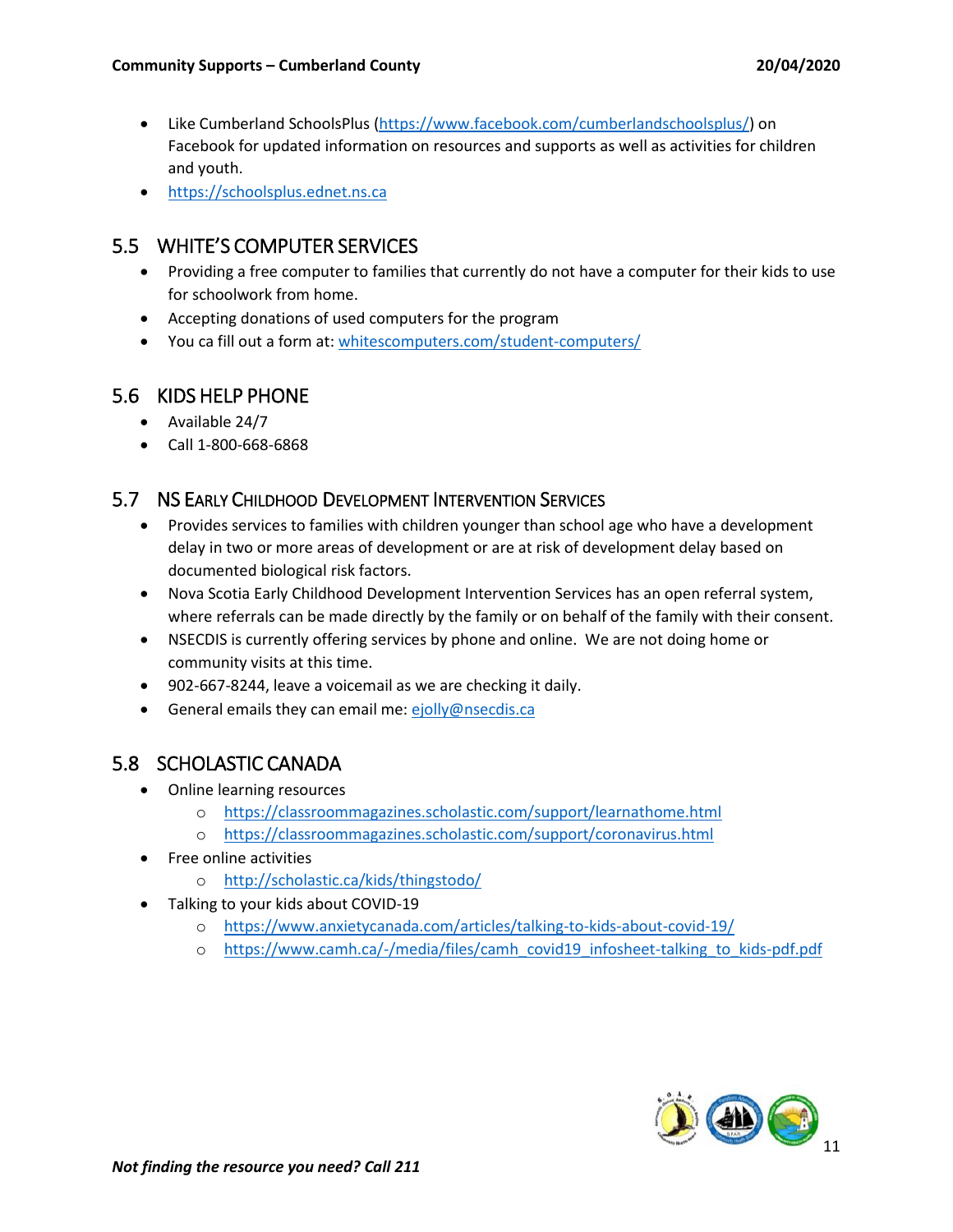# <span id="page-11-0"></span>GOVERNMENT SUPPORTS

This section includes information on Federal and Provincial COVID information sites, Department of Community Services Programs, Local leadership contacts and Municipal Government contacts.

For the most up to date and accurate information please go to the following websites.

- The Government of Canada Corona Virus Information
	- o <https://www.canada.ca/coronairus/>
- Nova Scotia Corona Virus Information
	- o <https://novascotia.ca/coronavirus/>

#### <span id="page-11-1"></span>6.1 DEPARTMENT OF COMMUNITY SERVICES

- [www.novascotia.ca](http://www.novascotia.ca/)
- Cumberland District Office: 902-667-3336 (reception and regular office hours (8:30 AM until 4:30 PM))

#### <span id="page-11-2"></span>6.2 CHILD WELFARE

 Services remain open 24/7 for Child Welfare referrals (during working hours call 902-667-3336 or 1-888-919-4236; after-hours call 1-866-922-2434).

#### <span id="page-11-3"></span>6.3 INCOME ASSISTANCE

Income Assistance currently have extended phoneline hours (weekdays from 4:30 to 7 PM, Saturdays 8:30 AM to 4:30 PM and Sunday 10 AM to 2 PM) to address the increased inquiries due to COVID-19. To speak to a worker about income assistance eligibility call toll free 1-833-722-1417. During regular business hours (Monday to Friday 8:30 AM until 4:30 PM) call the local office at 902-667-3336 or the regular toll-free line at 1-877-424-1177.

- Monthly Income Statements can be submitted with a Caseworker via phone.
- Those clients who do not have income each month such as wages, will be changed to "Periodic"
- for a three-month period (this means their payment will issue automatically without the department receiving an Income Statement or completing one via phone).
- For those clients who do have income that varies, their Income Statement will be completed by
- phone each month.
- To limit or eliminate any in person contact or collecting of paper, for everyone's safety, revisions are being made to address everything via phone. At this time other required activities such as Annual Reviews, requiring job search activity, etc. are on hold.

#### <span id="page-11-4"></span>6.4 DISABILITY SUPPORT PROGRAM

The Department of Community Services is making a policy exception to provide any family already in the Direct Family Support (DFSC) for Children or Flex Funding (Flex at home living with Family and Flex

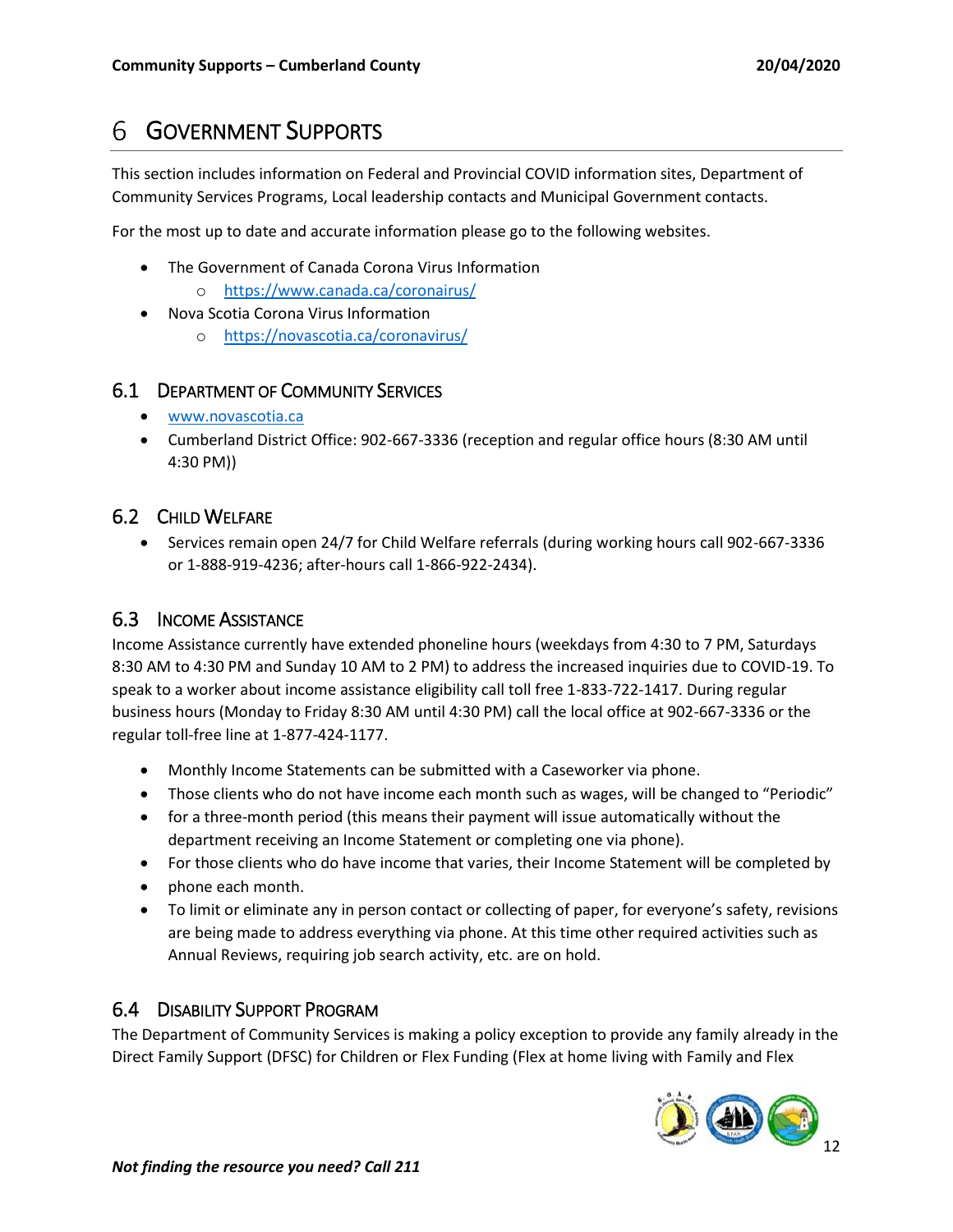#### **Community Supports – Cumberland County 20/04/2020**

Independent) program with additional respite funding (above their current approved level). This can be used to assist with support while schools and Day programs are closed. Please contact your care coordinator to ensure you are eligible for additional funding and for further information.

### <span id="page-12-0"></span>6.5 LOCAL LEADERSHIP

- Tory Rushton MLA Cumberland South
	- o 1-833-597-8679
	- o Tory.Rushton@novascotia.ca
- Elizabeth Smith McCrossin MLA Cumberland North
	- o 902-661-2288
	- o [mla@esmithmccrossinmla.com](mailto:mla@esmithmccrossinmla.com)
- Lenore Zann MP Cumberland- Colchester
	- $O$  902-667-8679
	- o [Lenore.Zann@parl.gc.ca](mailto:Lenore.Zann@parl.gc.ca)
	- Town of Amherst
		- o 902-667-3352
		- o Facebook Town of Amherst<https://www.facebook.com/townofamherstns/>
		- o Facebook Amherst Recreation<https://www.facebook.com/amherstrecreation/>
		- o <https://www.amherst.ca/>
- Municipality of Cumberland County
	- o 902-667-2313 or toll free 1-888-756-6262
	- o Facebook Municipality of Cumberland County <https://www.facebook.com/MunicipalityofCumberland/>
	- o Facebook Springhill Recreation<https://www.facebook.com/SpringhillRecDepartment/>
	- o Facebook Parrsboro Recreation<https://www.facebook.com/ParrsboroRec/>
	- o <https://www.cumberlandcounty.ns.ca/covid-19/>
- Town of Oxford
	- o 902-447-3129
	- o Facebook Town of Oxford- <https://www.facebook.com/groups/131654913523/>
	- o Facebook Oxford Recreation[-https://www.facebook.com/oxfordreccenter/](https://www.facebook.com/oxfordreccenter/)
	- o <https://town.oxford.ns.ca/>
	- o RCMP 902-447-2525
- Village of Pugwash
	- o 902-243-2946
	- o Facebook <https://www.facebook.com/villageofpugwash/>
	- o <https://www.pugwashvillage.com/>
- **•** Justice
	- o Town of Amherst 902-667-7227
	- o RCMP Nappan- 902-667- 3859
	- o Cumberland Restorative Justice 902-667-4414

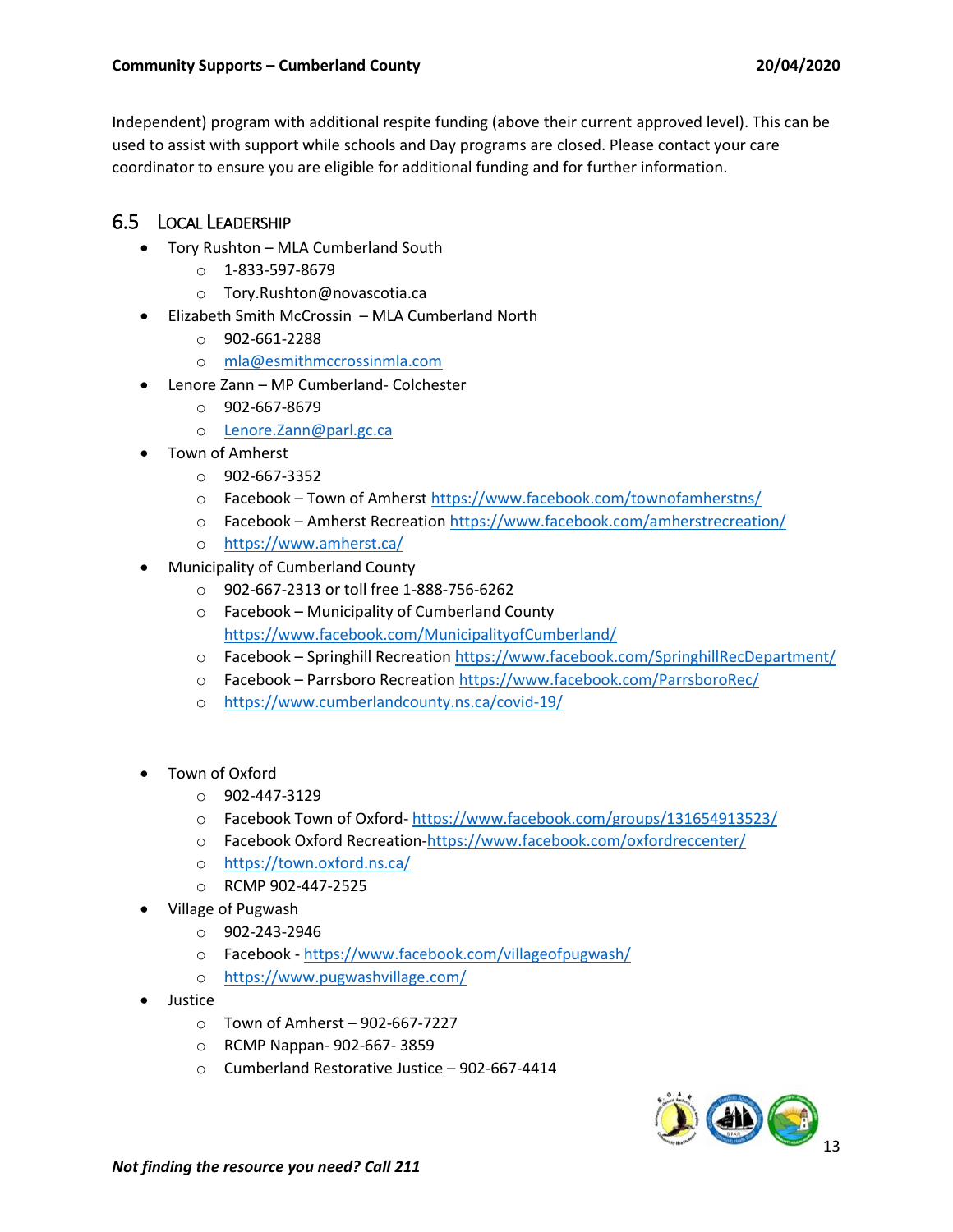o Probation Services 902-667-7278

# <span id="page-13-0"></span>OTHER COMMUNITY RESOURCES

This section includes information on 211, Library services, i.e. Wi-Fi and digital loans, and other not for profit organizations providing support.

# <span id="page-13-1"></span>7.1 211

- For those who need NON-EMERGENCY, NON-MEDICAL, help
- Available 24/7, in over 140 languages
- Call 211 from your phone
- OR visit [www.ns.211.ca](http://www.ns.211.ca/)
- This is a toll free helpline that connects you to community and social services in your area

#### <span id="page-13-2"></span>7.2 CUMBERLAND PUBLIC LIBRARIES

The Cumberland Public Libraries are currently closed to the public however they are still offering some services.

WIFI is available the following branches:

- Advocate Harbour Library
- Four Fathers Memorial Library, Amherst
- Parrsboro Public Library
- River Hebert Public Library
- Springhill Library

*\* You must adhere to social distancing rules and all government and Public Health Directives* 

Also available:

- Overdrive (audiobooks and eBooks)
- Hoopla (audiobooks, eBooks, TV shows, movies, and music)
- RB Digital (magazines)
- $\bullet$  Book delivery by mail starting April 27<sup>th</sup>

*These resources are all available to anyone with internet access and a library card.* 

We're issuing library cards for those who don't have them via our online form on our website:

[www.cumberlandpubliclibraries.ca.](http://www.cumberlandpubliclibraries.ca/)

For more information please contact us:

- **•** Email [information@cumberlandpubliclibraries.ca](mailto:information@cumberlandpubliclibraries.ca)
- Phone 902-667-2135.

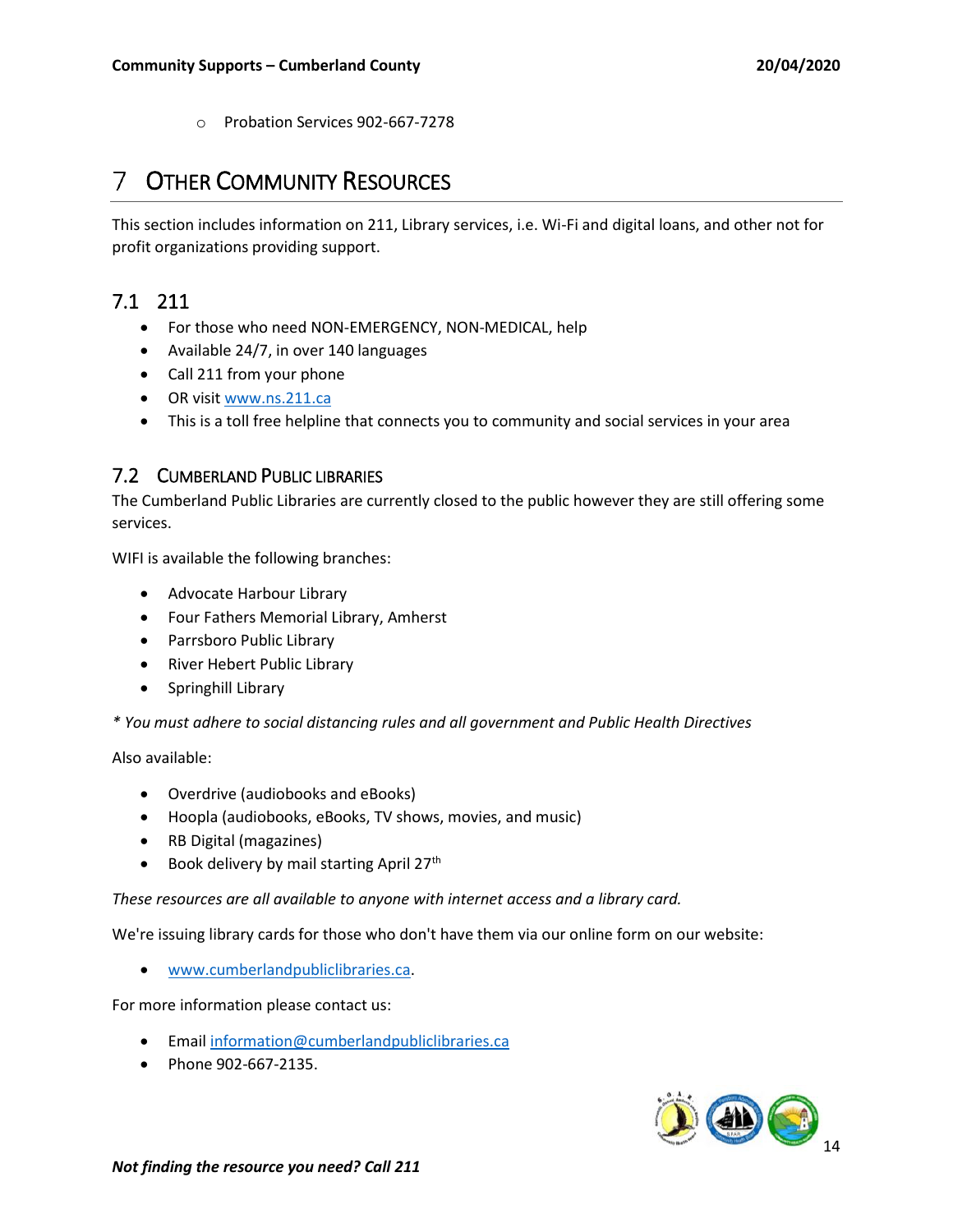#### <span id="page-14-0"></span>7.3 SENIOR SAFETY COORDINATOR

Cumberland County Seniors' Safety Society enhanced services for vulnerable seniors during the COVID-19 health crisis

- Connections to food, medication & essentials
	- $\circ$  We will connect you with the appropriate existing community resources. If existing resources do not meet your needs, we will problem solve to help meet your needs.
- Social connection (one-on-one) phone calls
	- $\circ$  If you are feeling isolated and need someone to have a social chat with, give us a call, we'd love to hear from you!
- Trishe Colman 902-664-454[0 cumberlandseniorsafety@gmail.com](mailto:cumberlandseniorsafety@gmail.com)

# <span id="page-14-1"></span>7.4 YREACH

Offering service to existing clients and eligible new clients virtually. Also continuing to support the Atlantic Immigration Project including employee Settlement Plan and employer support as well.

- **Email [heeyeon.son@halifax.ymca.ca](mailto:heeyeon.son@halifax.ymca.ca)**
- Facebook <https://www.facebook.com/heeyeonson.atwork.7>
- Cellphone 902-397-1787

# <span id="page-14-2"></span>7.5 CFTA

For a list of what's open in Amherst <https://cftafm.com/site/covid-19/>

### <span id="page-14-3"></span>7.6 YMCA OF CUMBERLAND

Is offering a variety of different classes on line check out their Facebook Page and their Group Fitness page for more information

- <https://www.facebook.com/YMCAofCumberland/>
- <https://www.facebook.com/groups/557920434848825/>

### <span id="page-14-4"></span>7.7 ASSOCIATION OF BLACK SOCIAL WORKERS (ABSW)

Helping the Black Community find resources and supports. ABSW is committed to helping you through this pandemic call toll free 1-855-732-1253 Monday to Friday 8:30 to 4:30 or go their website: <http://nsabsw.ca/covid-19-support/>

### <span id="page-14-5"></span>7.8 NOVA SCOTIA WORKS - CANSA

Nova Scotia Works is here to support employers with recruitment needs. A survey will be sent to employers in April 2020.

Job seekers: Nova Scotia Works is here to support job seekers with career and employment needs.

• Nova Scotia Works - CANSA, Amherst N[S www.cansa.ca](http://www.cansa.ca/)